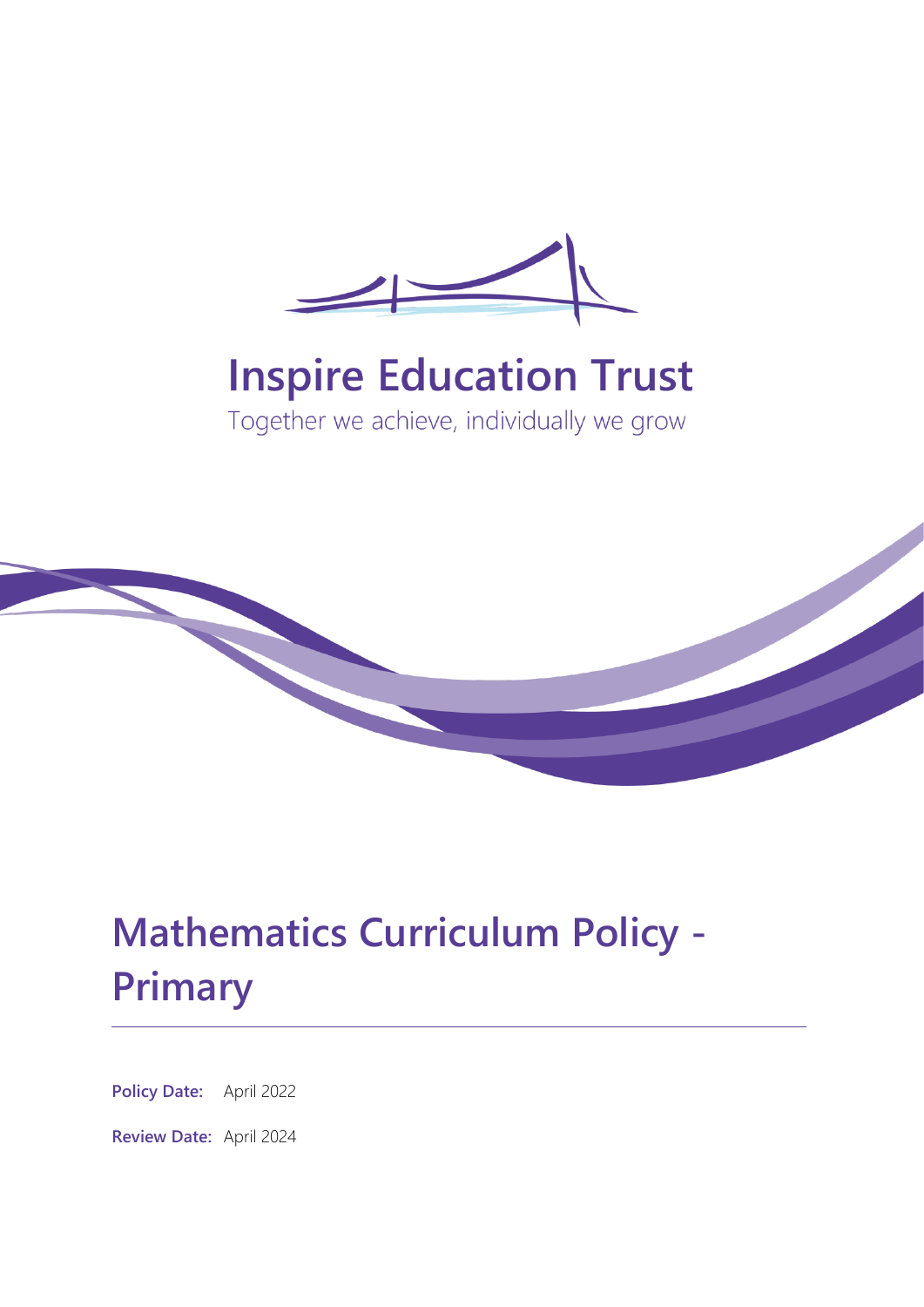## **Document History**

| Version | <b>Status</b> | Date   | Author    | <b>Summary Changes</b>                          |
|---------|---------------|--------|-----------|-------------------------------------------------|
|         |               | Apr 22 | D Sowerby | Updated throughout due to<br>amended curriculum |
|         |               |        |           |                                                 |
|         |               |        |           |                                                 |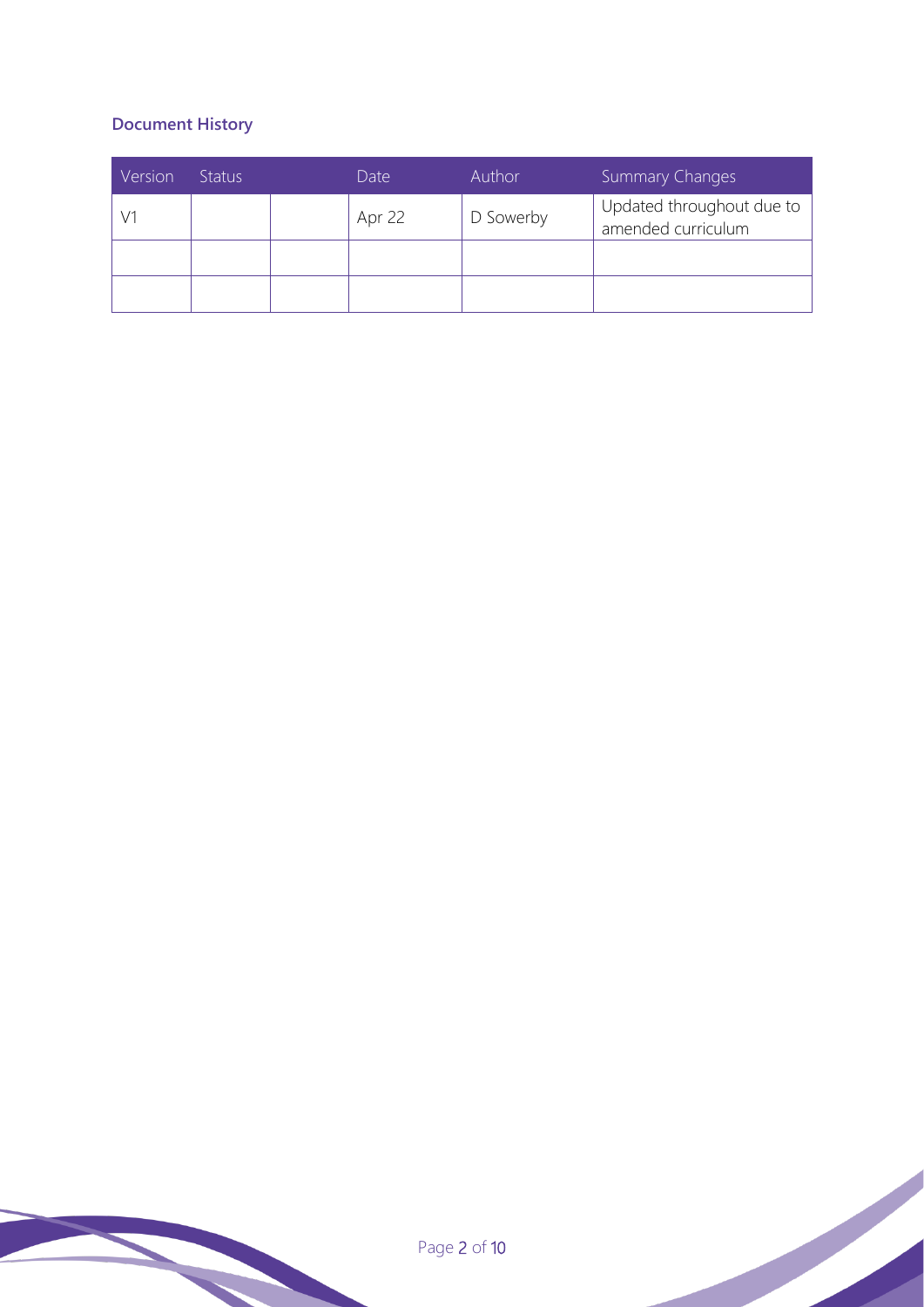## **Contents**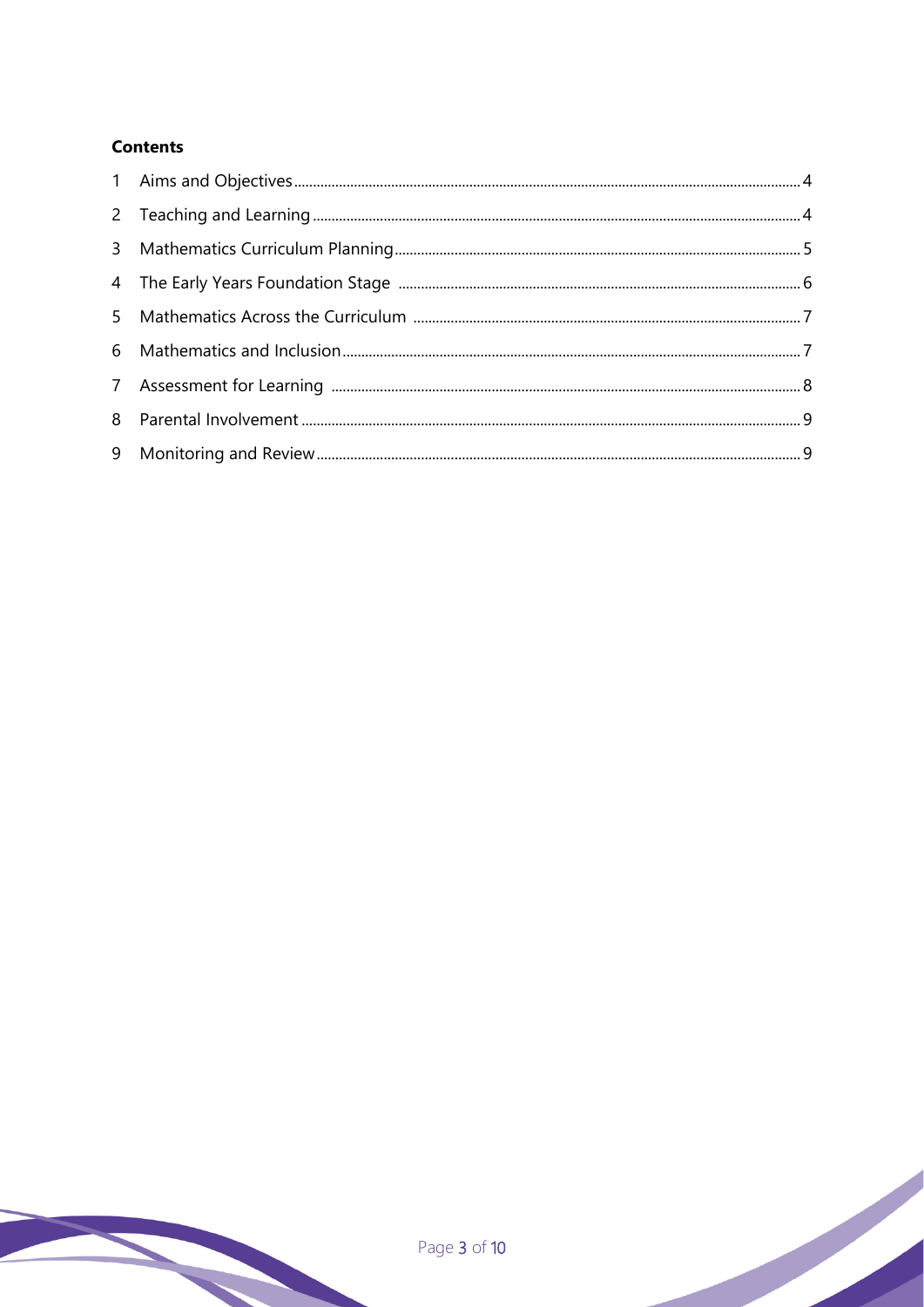#### **1 Aims and Objectives**

*If you want to take place in tomorrow's world, you'll need mathematics and statistics just as much as grammar and syntax.' (Professor Robert Worcester).*

- 1.1 Within our Trust we aim to prepare children by providing them with essential skills for life. We want children to gain a sense of enjoyment and achievement in their mathematical studies by allowing them to build a breadth and depth of understanding of the Mathematical world around them. It is important children do not feel Mathematic lessons are a burden to be endured each day but lessons should provide a vibrant and stimulating arenafor developing skills to be used in a practical context.
- 1.2 Mathematics teaches children how to make sense of the world around them through developing their ability to calculate, reason and solve problems. It enables children to understand relationships and patterns in both number and space in their everyday lives, developing the skills to apply knowledge in a range of different contexts.
- 1.3 Our objectives in the teaching of mathematics are:
	- to promote enjoyment of learning through practical activity, exploration and discussion;
	- to promote **fluency** and **competence**with numbers and the number system;
	- to develop the ability to solve problems through decision-making and **reasoning** in arange of contexts;
	- to develop a practical understanding of the ways in which information is gathered and presented;
	- to explore features of shape and space, and develop measuring skills in a range ofcontexts;
	- to help children understand the importance of mathematics in everyday life;
	- to develop a deeper understanding working towards mastery of skills to apply within a range of contexts and the wider world

### **2 Teaching and Learning**

*"A great teacher makes hard things easy." (Ralph Waldo Emerson; 1803–1882.)*

- 2.1 The Trust teaches Maths for Mastery using a range of strategies. The main driver for this is the Singapore maths approach, using the core elements of the Maths NoProblem (MNP) programme. The principal aim is to develop a breadth and depth to children's knowledge, skills andunderstanding. During our daily lessons, we encourage children to demonstrate their understanding using a range of visual and written strategies to ensure a rich depth of understanding.
- 2.2 Each session starts with a problem for the children to explore. The problem is shared and discussed as a class. Children have the chance to use a range of resources to try and solve the problem. They can develop a range of strategies- children are encouraged to know that there are no right or wrong strategies, as long as children can reason and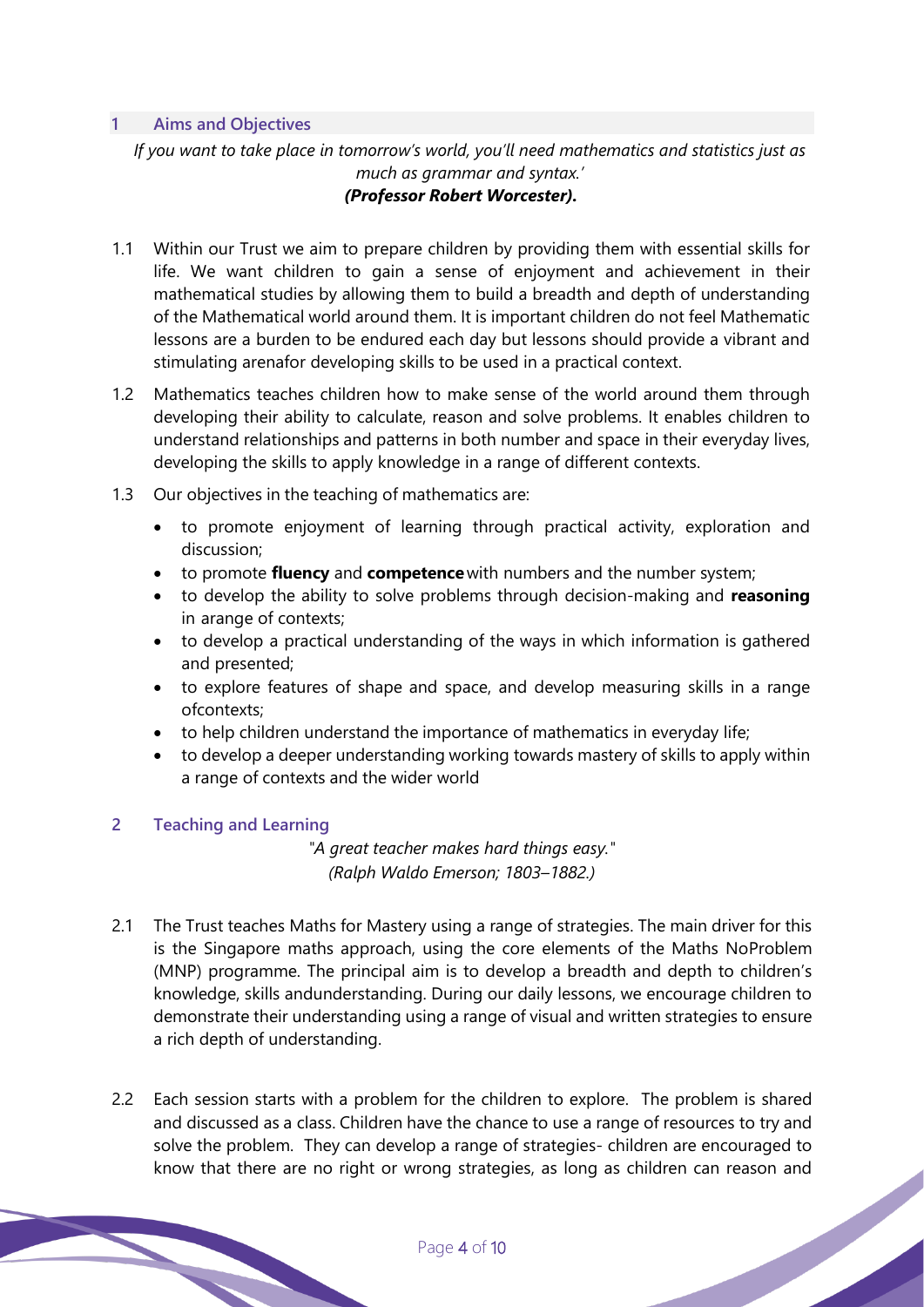explain them. Teachers will then guide and scaffold initial thoughts and add structure. Children will then have the chance to practise and refine their skills using them to complete a range of tasks. Children complete sessions with the chance to share their personal understanding as they journal.

- 2.3 A key concept at the heart of our approach uses concrete objects to test mathematic concepts and build a clearer understanding of abstract ideas. Key concepts are introduced using a range of resources, giving children the chance to see a problem and using manipulatives to build an understanding and make links across their learning. Throughout the school, classrooms are fully equipped to cater for many different learning styles.
- 2.4 Children use a wide range of resources, such as dienes, counters, number lines, number squares, digit cards and small apparatus to support their work. Working Walls are consistently utilised effectively to highlight current mathematical learning in the classroom, these include key vocabulary, models, success criteria and challenges. These are developed each day and allow teachers the chance add structure and scaffold children's initial thoughts.
- 2.5 Children have a wide range of mathematical abilities. We deliver Maths sessions in mixed ability classes. Where possible, children work in mixed ability pairs, particularly when exploring strategies to solve a problem- this benefits all learners. Confident mathematicians are challenged through further questioning and green pen challenges to develop a deeper understanding and depth of knowledge. Teachers and classroom assistants provide support and to ensure that work is matched to the needs of individual.
- 2.6 We believe that children should develop a rich understanding of a subject area and should not be rushed through the curriculum. Children should be exposed to a range of problems around the same key concepts before being rushed onto another subject area. This builds a solid, secure understanding that can be applied to a range of different problems.

#### **3 Mathematics Curriculum Planning**

- 3.1 Mathematics is a core subject in the National Curriculum and we ensure the statutory requirements of the programme of study for mathematics is implemented.
- 3.2 National Curriculum expectations are central to the programme we deliver. Maths No Problem has been designed to ensure full coverage of the National Curriculum is allowed during the school year.
- 3.3 A core part of our CPD offer is ensuring we continuously develop teacher Maths subject pedagogy. All teaching staff either new to Trust, School or year group are upskilled and trained in questioning, scaffolding or challenge to deliver the programme effectively.
- 3.4 Upskilling in Mathematics comes in many formats. This includes coaching models with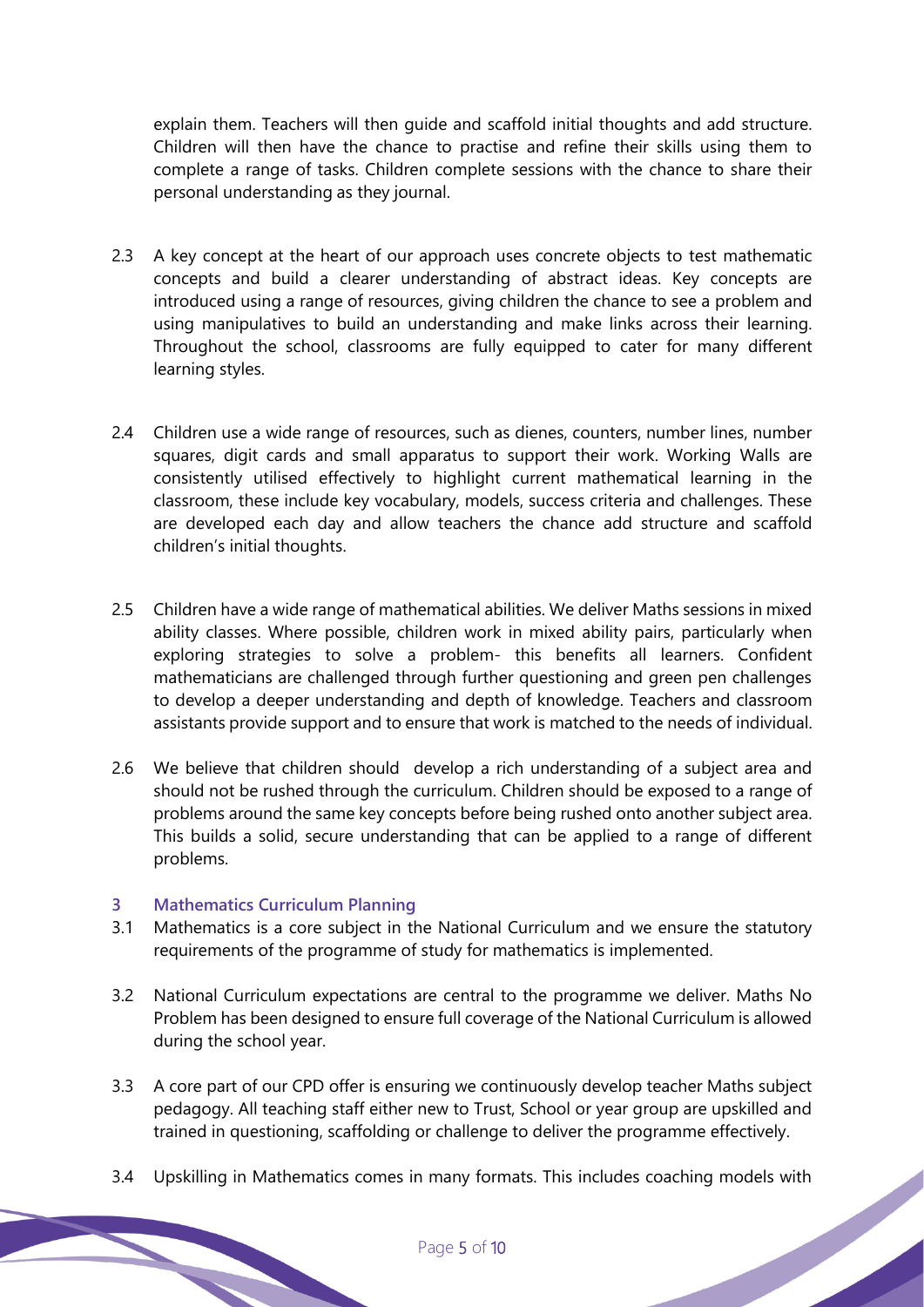Maths leads or Senior members of staff, planning workshops and observing experienced members of staff, this leads into reflection time and the chance to review progress in own practise.

- 3.5 Each session of MNP has been designed to allow children to develop understanding over an extended period and apply their knowledge accordingly. Lessons are planned and tasks have been developed to allow children to show the depth of understanding they have gained.
- 3.6 Teachers have access to the MNP website where expectations for the lessons are provided, question examples are given and suggestions to add further challenge, support and assessment are highlighted. Teachers are then expected to personalise sessions with further questions/challenges that can challenge and support the individual learners in their classes. Each year group has a termly Medium term plan provided as skeletal overview of what class teachers should be covering. From here, class teachers personalise for the needs of their children and ensures correct scaffold and challenge is planned to meet the needs of learners. These are based on GAP analysis tasks at the end of each term.
- 3.7 Class teachers plan specific strategies and key learning that needs to be demonstrated to ensure children are working at the age-related expectation. This will give details of how the lessons are to be organised and where scaffolding will need to be used to ensure all learners are supported and challenged.
- 3.8 The daily lesson generally comprises of mental skills (mental/oral starters), exploration, scaffolding/modelling, workbook work, journaling and further challenge. Workbook work and journaling are ordered in a way that is suitable for class teacher and the children in the class. It is essential that all lessons build in an opportunity to enhance skills to a real-life context and this should allow children to reason, use and apply and confirm learning- this is done in each and every MNP session.
- 3.9 Weekly Arithmetic sessions are built into the flow of sessions to ensure there is a healthy balance of conceptual understanding, this being the main focus of delivery, but also the time to practise procedural approaches with accuracy.

#### **4 The Early Years Foundation Stage**

4.1 We teach mathematics in our Foundation Stage through play and activities with the focus on children building a conceptual understanding through the use concreate resources leading to abstract understanding. This becomes more formal as the children progress through Nursery into Reception. We relate the mathematical aspects of the children's work to the objectives set out in the Early learning goals, we use a range of materials in the Early years, including White Rose materials, to support and guide learning. We give all the children ample opportunity to develop their understanding of number, measurement, pattern, shape and space, through varied activities that allow them to enjoy, explore, practise and talk confidently about mathematics.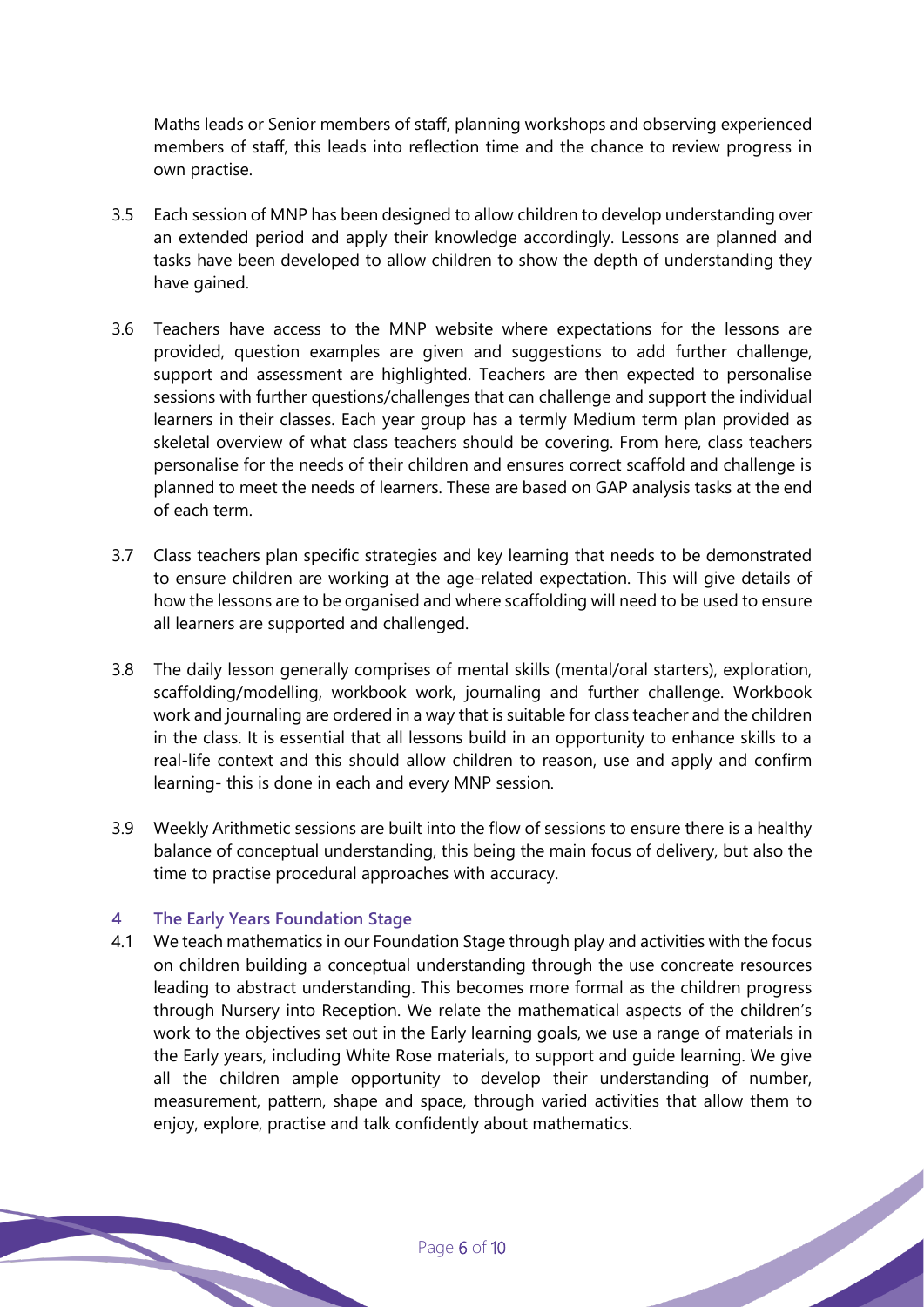#### **5 Mathematics Across the Curriculum**

## *"Enthusiasm is excitement with inspiration, motivation,and a pinch of creativity." Bo Bennett*

#### 5.1 Thematic Curriculum

Theme sessions are designed to provide valuable learning opportunities for children to apply their understanding of Mathematical concepts. These meaningful cross- curricular links help to embed maths and provide real life context and relevance to the concepts and skills they are acquiring. As a part of a STEM cycle, Maths becomes a key focus of one of the three termly topics taught throughout the year where skills are applied across all areas of the theme.

#### 5.2 Science

Mathematics is an essential element of scientific enquiry and provides a great opportunity to embed skills and apply to a useful and practical purpose. Science planning

Highlights where maths skills for measurement and data handling are present allowing the teacher to assess children using and applying these skills.

#### 5.3 English

In mathematics lessons, we expect children to read and interpret problems and pick out the key information in order to identify the mathematics involved. They are also improving their command of English when they explain and present their work to others during sessions- particularly when reasoning in their Mathematical explanations. In English lessons, too, maths can contribute: younger children enjoy stories and rhyme that rely on counting and sequencing, while older children encounter mathematical vocabulary, graphs and charts when reading non-fiction texts.

### 5.4 Personal, social and health education (PSHE)

Mathematics contributes to the teaching of PSHE. Children are aware of how to apply their mathematic skills to enhance their social and economic wellbeing E.g Money wise Programme . The work that children do outside their normal lesson also encourages independent study and helps them to become increasingly responsible for their own learning. The planned activities that children do within the classroom encourage them to work together and respect each other's views.

#### 5.5 Digital Technologies

There is a variety of software available to present information visually, dynamically and interactively, so that children understand concepts more quickly. Children use technology to communicate results with appropriate mathematical symbols and use it to produce graphs and tables when explaining their results. When working on control, children can use both standard and non-standard measures for distance and angle. They can also use simulations to identify patterns and relationships.

#### **6 Mathematics and Inclusion**

6.1 In our Trust, mathematics forms part of the school curriculum policy to provide a broad and balanced education to all children. Through our mathematics teaching, we provide<br>
Page 7 of 10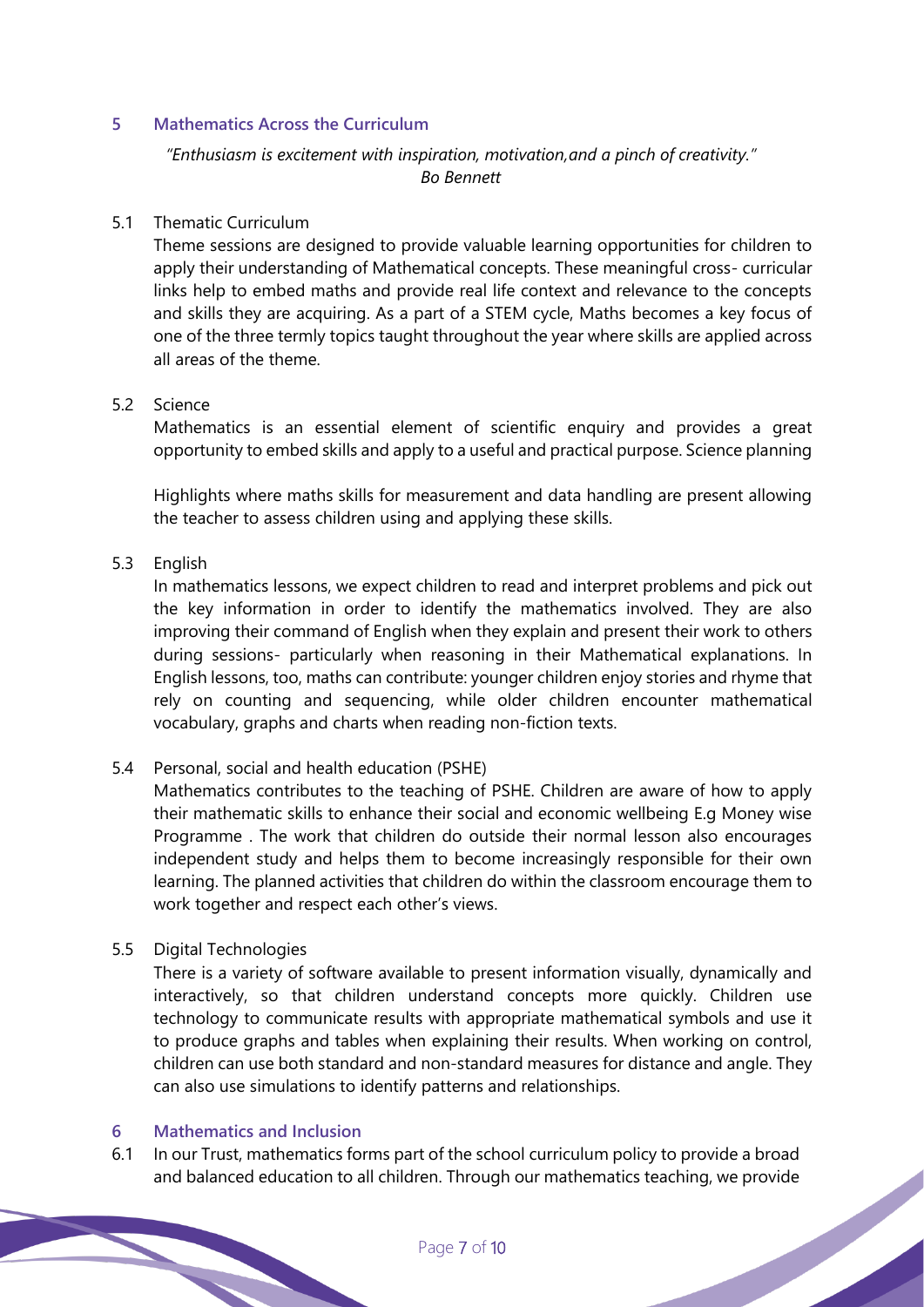learning opportunities that enable all pupils to make good progress. MNP provides all learners with suitable support and challenge. At the centre of MNP, is the process of using concrete-pictoral-abstract ways of showing learning. Resources are available for all learners to help see and make links within their understanding. We strive hard to meet the needs of those pupils with special educational needs, those with disabilities, those with special gifts and talents and those learning English as an additional language, and we take all reasonable steps to achieve this. For further details, see separate policies: Special Educational Needs; Disability Discrimination; Gifted and Talented Children; English as an Additional Language (EAL).

- 6.2 When progress falls significantly outside the expected range, the child may have special educational needs. Our assessment process looks at a range of factors – classroom organisation, teaching materials, teaching style and differentiation – so that we can take some additional or different action to enable the child to learn more effectively. Where this is the case, children will have a modified programme of study suited to them as individuals, to build on their own needs.
- 6.3 Individual Education Plans (IEPs) are created for children with special educational needs; this may include, as appropriate, specific targets relating to mathematics.
- 6.4 We enable all pupils to have access to the full range of activities involved in learning mathematics. Where children are to participate in activities outside the classroom. We carry out a risk assessment prior to the activity, to ensure that the activity is safe and appropriate for all pupils.

#### **7 Assessment for Learning**

- 7.1 Teachers will assess children's work in mathematics from three aspects (long-term, mediumterm and short-term).
- 7.2 Short-term assessments are integral to every lesson. These daily assessments are closely matched to the teaching objectives and help teachers monitor how learning is progressing during the lesson. From these assessments teachers can adjust their daily plans. Written or verbal feedback is given to help guide children's progress. Children are given regular opportunities to self-assess and review their own work and they are encouraged to make judgments and reflect on their own learning.
- 7.3 There are three key assessment points throughout the year: Autumn term, Spring term and Summer term. Children will complete written tests where they will complete arithmetic and reasoning tests. Teachers will use this and their day to day assessments to decide on the children's end of year outcome. GAP analysis is an integral part of our assessment process and this allows us to adapt and modify our provision and plan effectively to meet the needs of all children in the short and medium term.
- 7.4 We make long-term assessments towards the end of the school year, and we use these to assess progress against school and national targets. We can then set targets for the next school year and make a summary of each child's progress before discussing it with parents and carers. We pass this information on to the next teacher at the end of the year, so that<br>
Page 8 of 10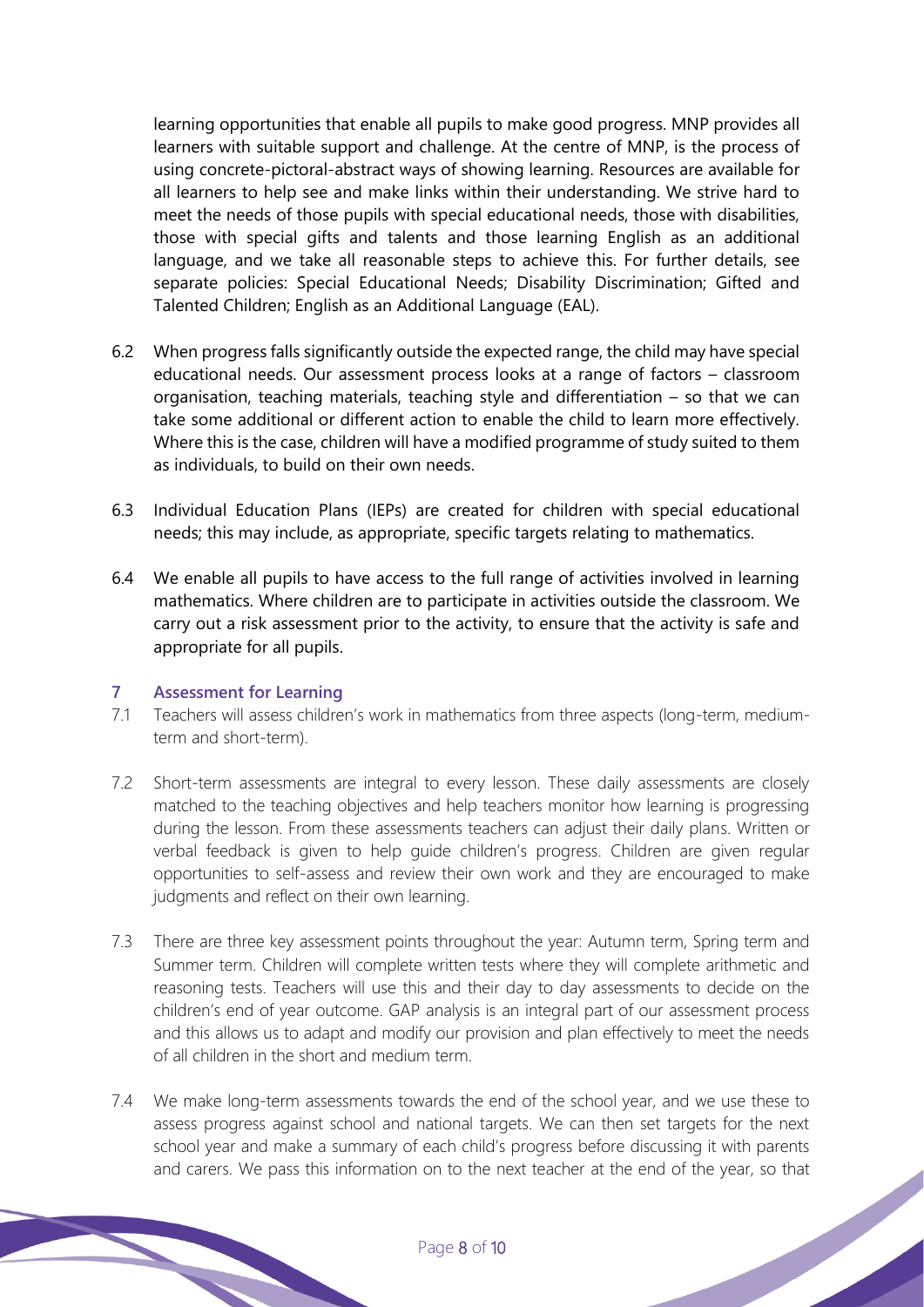s/he can plan for the new school year. We make the long-term assessments with the help of end-of-year tests and teacher assessments. We use the national tests for children in Year 2 and Year 6, plus Cornerstones assessments for children in both Key Stage 1 and 2. We also make annual assessments of children's progress measured against the expectation descriptors of the National Curriculum relating to ARE which are embedded throughout the Maths No Problem programme.

#### **8 Parental Involvement**

- 8.1 Maths homework is focused on children ensuring they have strong Number fluency skills. This focuses on number bonds initially, before moving onto quick fire recall of timetables facts. In year 2 and 6, Revision guides/booklets are provided for children in the build up to SATs. Oak academy resources are made available for children/parents at home linked to the weekly focus in school.
- 8.2 Teachers meet parents and report to them verbally each term. A full written report is provided for all parents towards the end of the Summer Term.
- 8.3 Where applicable, parent workshops will be held to share strategies and expectations for children at all ages. This is supported with route ways through calculations that can be accessed on the schools website.

#### **9 Monitoring and Review**

- 9.1 The quality of teaching and learning in mathematics is monitored by Headteacher, Maths lead and standard leaders where appropriate with the addition of external validation on an annual basis. They monitor standards in Maths through observing lessons, discussions with teachers, work book and journal trawls and pupil interviews.
- 9.2 Maths Subject Leads work to upskill themselves and develop their practise consistently based on up to date research (e.g. EEF) and best practise across the school Trust and beyond. Subject leaders use this to help upskill and support staff across their schools. This happens in coordination with the Trust Strategic lead for Maths who oversees wider Maths Developments.
- 9.3 The coordination of the mathematics curriculum is the responsibility of the subject leader, who also:
	- supports colleagues in their teaching, by modelling best practise, sharing advice, training and by providing a strategic lead and direction for this subject;
	- monitors data and helps to identify target groups thus ensuring adequate provision and intervention is available during pupil progress meetings.
	- gives the Executive Principal /Headteacher an annual summary report in which s/he evaluates the strengths and weaknesses in mathematics, and indicates areas for further improvement.
- 9.4 A named member of the school's Local Governing Body is briefed to oversee a School Improvement Priority which includes the teaching of mathematics. The governor meets at least once a year with the subject leader to review progress.
- 9.5 This policy will be reviewed at least every two years.